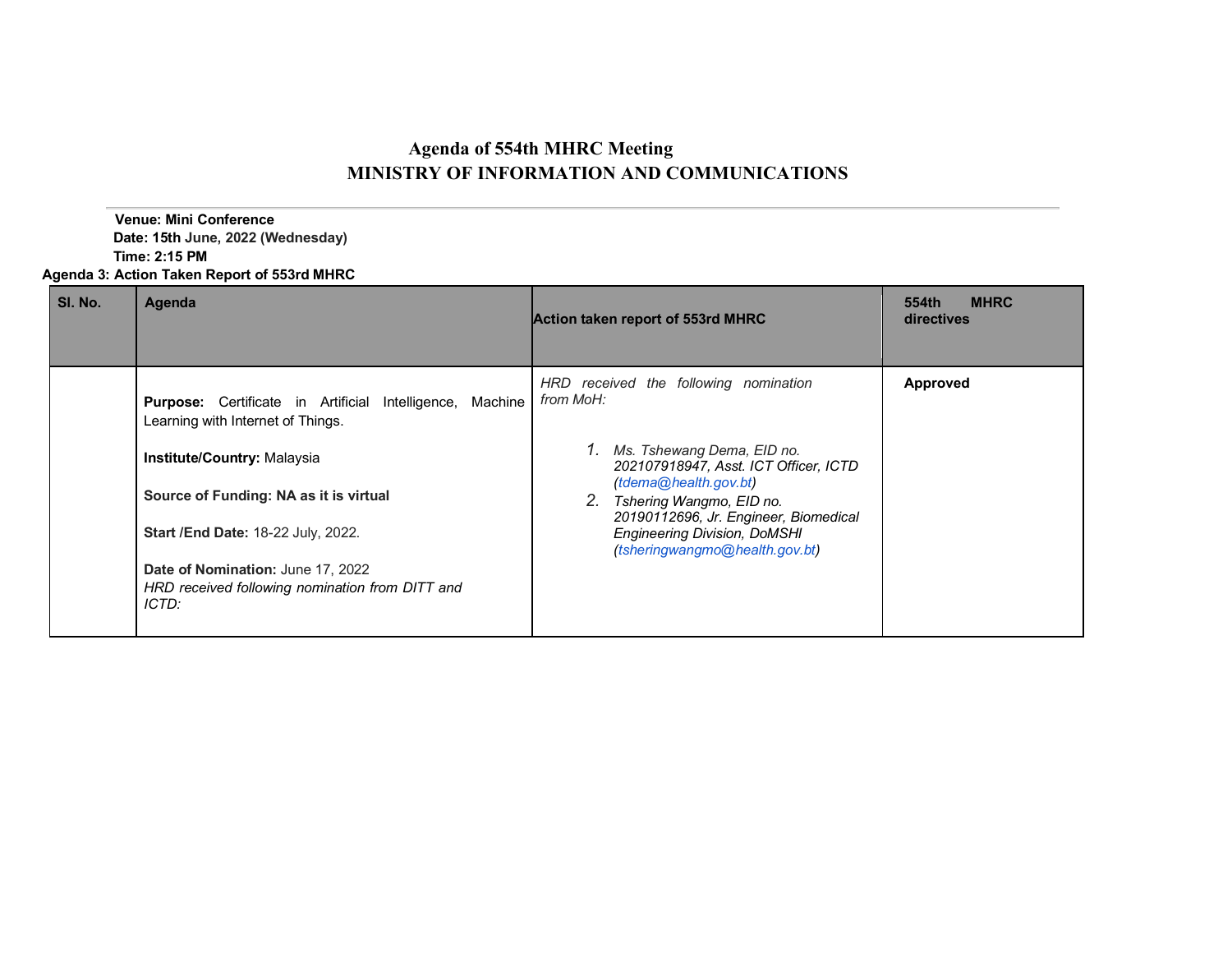| 3.1 |                                                                                                                                                                                                                                                                                                                                                                                                                                                                                                                                                                                                                                                                                                                                                                                                                                                                                                                                                                                                          |                                                                                                                    | Approved.                       |
|-----|----------------------------------------------------------------------------------------------------------------------------------------------------------------------------------------------------------------------------------------------------------------------------------------------------------------------------------------------------------------------------------------------------------------------------------------------------------------------------------------------------------------------------------------------------------------------------------------------------------------------------------------------------------------------------------------------------------------------------------------------------------------------------------------------------------------------------------------------------------------------------------------------------------------------------------------------------------------------------------------------------------|--------------------------------------------------------------------------------------------------------------------|---------------------------------|
|     | Yeshi Dorji, Chief ICTO, ICTD, MoIC<br>1.<br>2. Kinley Dema, Asst. ICT Officer, Application<br><b>Development Division</b><br>3. Praneesha Acharya, Asst. ICT Officer, Application<br><b>Management Division</b><br>Jambayang Singye, Engineer, Infrastructure<br>4.<br>5. Durgi Maya, ICTO Infrastructure<br>6. Deepika Suberi, ICTO, Infrastructure<br>7. Jigme Wangdi, ICTO, Infrastructure<br>8. Norbu Wangdi, Engineer, Division of Telecom and<br>Space<br>9. Kinley Dorji, Engineer, Division of Telecom and<br>Space<br>10. Tshering Namgay Wangchuk, Asst Program Officer,<br><b>Tech Industry Development Division</b><br>11. Sonam Dorji, Asst.ICTO, BtCIRT<br>12. Mr. Tashi Dorji (EID # 200401101), Chief PSDD (he<br>is a member of the working group for the Health<br>Data Service Project, MoIC).<br>13. Ngawang Chophel(EID#200505036), Sr. Planning<br>Officer, PMCD, GNHC Secretariat.<br>14. Ugyen Penjore, Dy. Chief Medical Record Officer,<br>Medical Record Department, JDWNRH. |                                                                                                                    |                                 |
| 3.3 | <b>Purpose: Online Training</b><br>Course on Scenario in Cyber<br>Security & Blockchain Technology<br>Institute/Country: Advanced Level Telecom Training Centre<br>(ALTTC), BSNL, Ghaziabad, India<br>Source of Funding: NA as its virtual<br>Start/End Date: 11-22 July 2022<br>Closing date of the nomination (24 June 2022)                                                                                                                                                                                                                                                                                                                                                                                                                                                                                                                                                                                                                                                                           | MHRC directed HRD to forward the<br>invitation to DITT for nomination.<br>HRD did not receive nomination from DITT | Noted and HRD for<br>follow up. |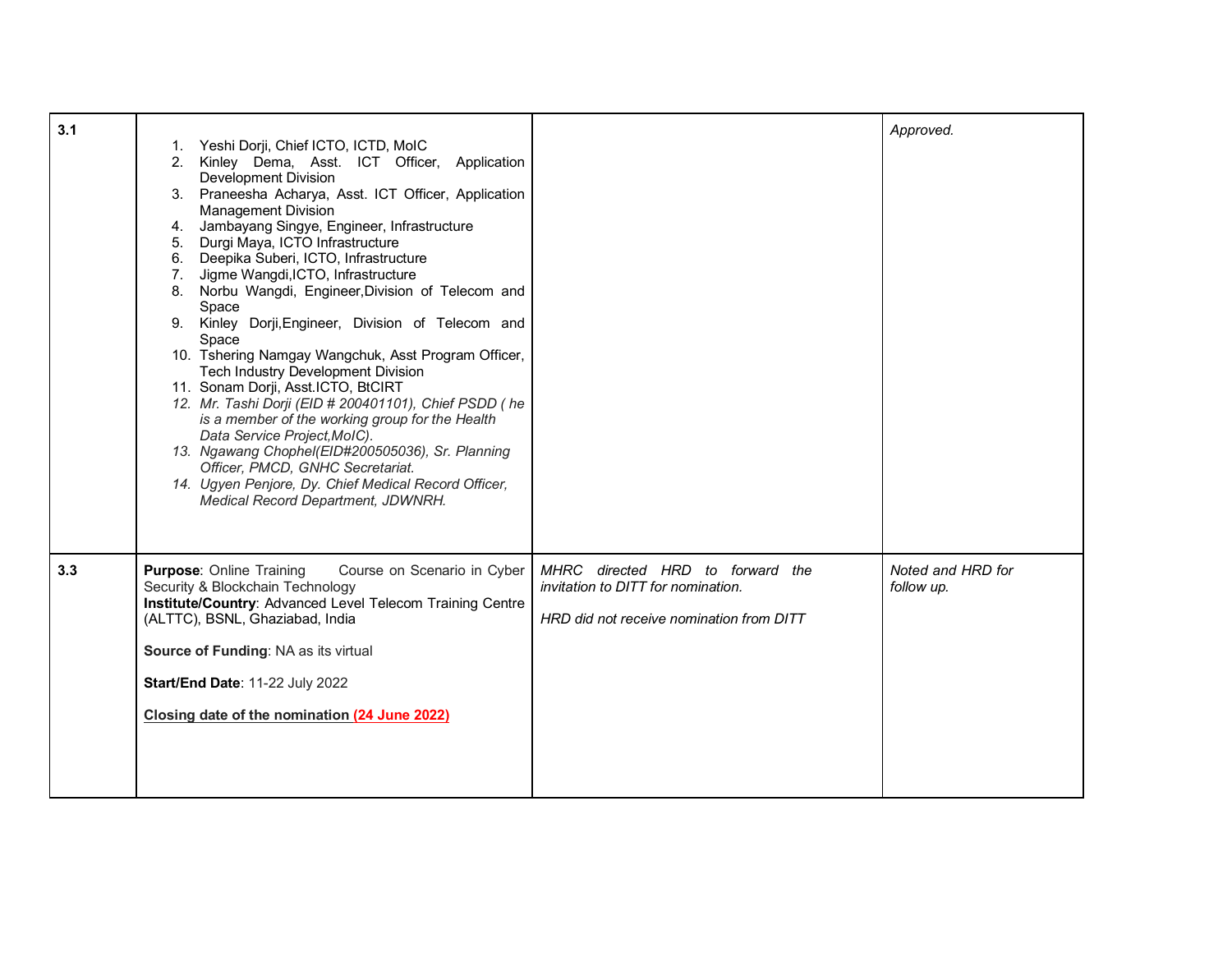| 3.5 | Purpose: The 30th Meeting of the APT Wireless Group<br>(AWG-30) 5 - 9 September 2022, Bangkok, Thailand<br>Institute/Country: Bangkok, Thailand.<br>Source of Funding: NA as its virtual<br>Start/End Date: September 5-9, 2022.                                                                                                                                                                                                                                          | MHRC<br>HRD<br>directed<br>forward<br>the<br>to<br>invitation to<br><b>BICMA</b><br>DITT<br>for<br>and<br>nomination.<br>HRD received the following nomination<br>from BICMA:<br>Ms. Ugyen Dema, Communication<br>$\mathcal{I}$ .<br>Officer. | Approved and HRD<br>follow<br>to<br>up<br>nominations<br>from<br>DITT. |
|-----|---------------------------------------------------------------------------------------------------------------------------------------------------------------------------------------------------------------------------------------------------------------------------------------------------------------------------------------------------------------------------------------------------------------------------------------------------------------------------|-----------------------------------------------------------------------------------------------------------------------------------------------------------------------------------------------------------------------------------------------|------------------------------------------------------------------------|
| 3.6 | Purpose: Invitation to register/join at the Capacity Building<br>Workshop on the<br>Universal Service Fund Modernization in the Post-COVID19<br>World<br>Date: 22-23 June 2022, 13:00 to 15:00 hours (Bangkok<br>Time, UTC+7)<br>Mode: Virtual mode via Zoom<br>Nomination:<br>Ms. Thaye Choden, Sr. ICTO, Division of Space and<br>1.<br>Telecom<br>Mr. Thuenzang Chophel, Dy. EE, Division of Space<br>and Telecom<br>Ms. Pema Chetsho, Sr. Research Officer, PPD<br>3. | HRD to seek nominations from BICMA.<br>HRD received the following nomination<br>from BICMA:<br>Mrs. Kiba Lhaden, Dy. Chief<br>1.<br>Program Officer                                                                                           | Nomination<br>from<br><b>BICMA</b> approved.                           |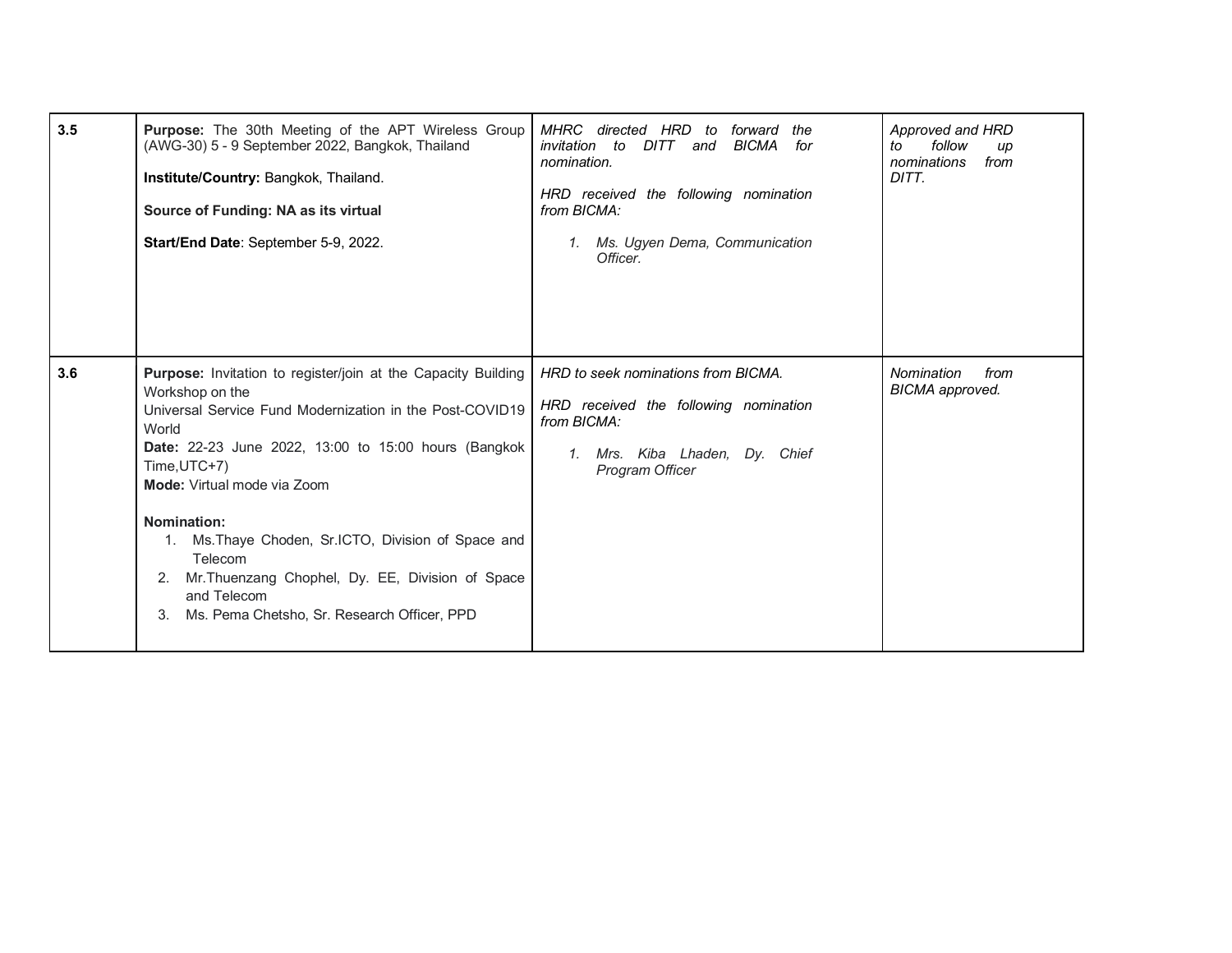| 3.7 | <b>Purpose:</b> Invitation to attend the introduction workshop to<br>Futures Research, Applied Foresight and Anticipatory<br>Governance<br>Agency: UNDP, MoLHR<br><b>Date: 15th to 17th June, 2022</b>                     | Nominations approved.<br>HRD to share the invitation to all departments for<br>nomination of the Employment focal officer.<br>HRD received the following nomination          | Additional<br>nominations<br>approved. |
|-----|----------------------------------------------------------------------------------------------------------------------------------------------------------------------------------------------------------------------------|------------------------------------------------------------------------------------------------------------------------------------------------------------------------------|----------------------------------------|
|     | <b>Nomination:</b><br>1. Mr. Jamyang Sonam, Dy. ICT Officer, TIDD<br>2. Mrs. Yeshey Pelden, Dy. Chief ICT Officer,<br><b>ICTMD</b><br>3. Tshewang Choden, AIMO, CAD, DoIM<br>Chedup Dorji, Sr. Planning Officer, PPD<br>4. | from RSTA, DoAT and DITT:<br>Ms. Deepika Rai, Dy. Chief ICTO,<br>DITT<br>Ms. Pema Deki, DITT<br>Mr. Ugyen Norbu, RSTA<br>Mr. Sangay, DoAT<br>Mr. Tashi Gyeltshen, DoAT<br>5. |                                        |

## **Agenda 4: Short Term Trainings/ Invitations**

| SI No. | Agenda: | <b>Background/Objectives</b> | <b>IMHRC further directives</b> |
|--------|---------|------------------------------|---------------------------------|
|        |         |                              |                                 |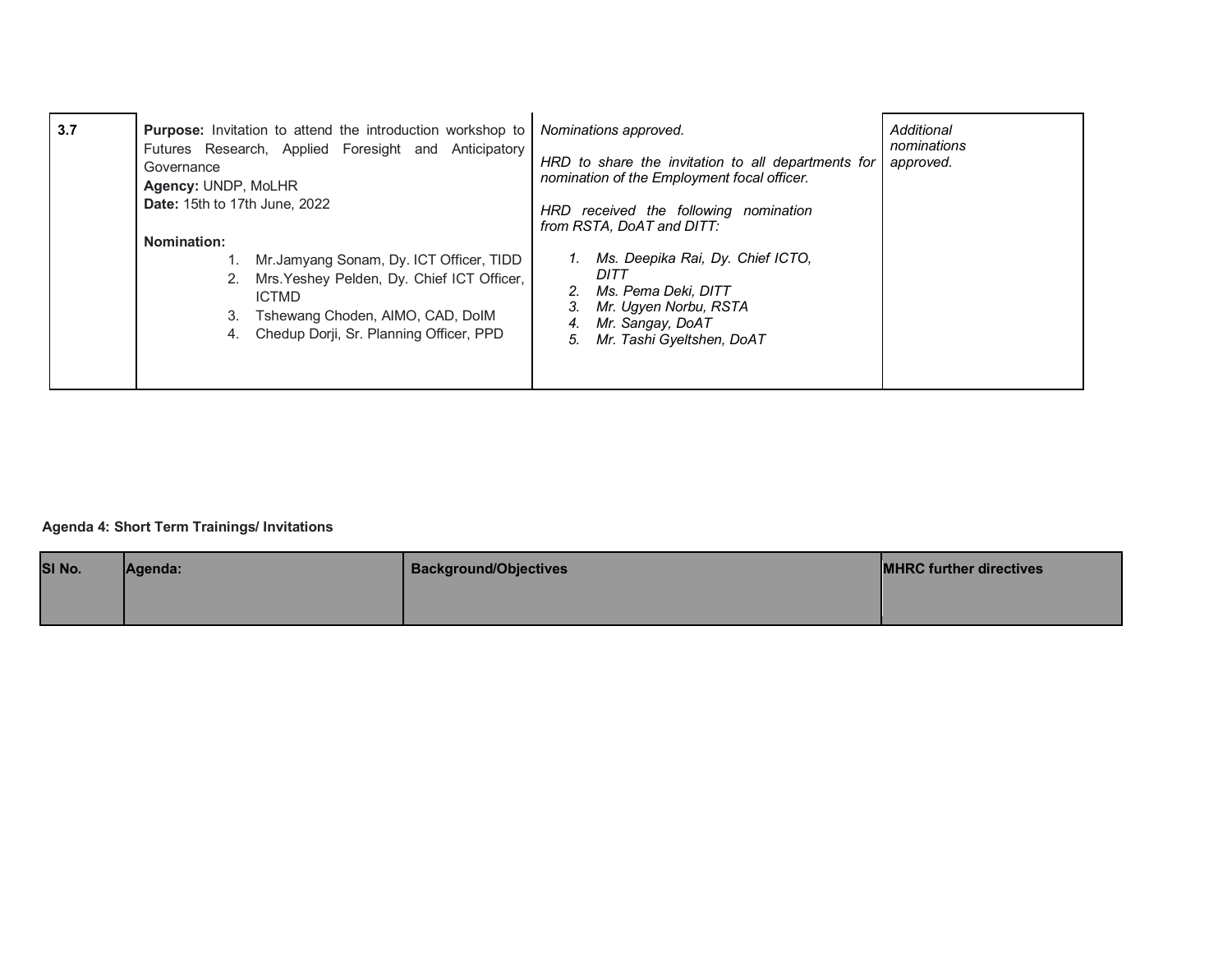| 4.1 | Purpose: Training Workshop on Policy<br>Development for High-Level Officials                       | The Training Workshop on Policy Development for High-Level      | The MHRC<br>nominated                    |
|-----|----------------------------------------------------------------------------------------------------|-----------------------------------------------------------------|------------------------------------------|
|     |                                                                                                    | officials is to review existing and/or consider new Policy      | Honorable<br>Dasho<br>Secretary.         |
|     | <b>Institute/Country:</b> Ministry of Internal<br>Affairs and Communications (MIC), Tokyo<br>Japan | Issues to match with the changes in technology and industry     |                                          |
|     |                                                                                                    | including deployment of infrastructure, new services such as    | Director, DITT (Alternate<br>nomination) |
|     | <b>Source of Funding: MIC</b>                                                                      | big data and IoT, and personal data protection etc. in          |                                          |
|     | Start/End Date: 26th-29th July 2022                                                                | response to these requirements, this programme aims to          |                                          |
|     |                                                                                                    | provide diverse perspective to policy makers/regulators to      |                                          |
|     | Nomination date: Mon 20th June, 2022                                                               | overcome unprecedented Policy issues. To do this program is     |                                          |
|     |                                                                                                    | to address specific, urgent policy issues and themes. The       |                                          |
|     |                                                                                                    | participants will discuss how to identify issues, what are      |                                          |
|     |                                                                                                    | possible ways to deal with them, and how they can apply         |                                          |
|     |                                                                                                    | policies/regulations in their respective countries. The         |                                          |
|     |                                                                                                    | participants from different countries will also put their own   |                                          |
|     |                                                                                                    | country's Policy Issues into perspective, and share the         |                                          |
|     |                                                                                                    | importance of international cooperation in specific areas. This |                                          |
|     |                                                                                                    | workshop also aims to widen and strengthen the human            |                                          |
|     |                                                                                                    | network among participants.                                     |                                          |
|     |                                                                                                    | Number of participant(s): 1 person from each Member State.      |                                          |
|     |                                                                                                    | High level ICT policy makers above Director General level or    |                                          |
|     |                                                                                                    | equivalent.                                                     |                                          |
|     |                                                                                                    |                                                                 |                                          |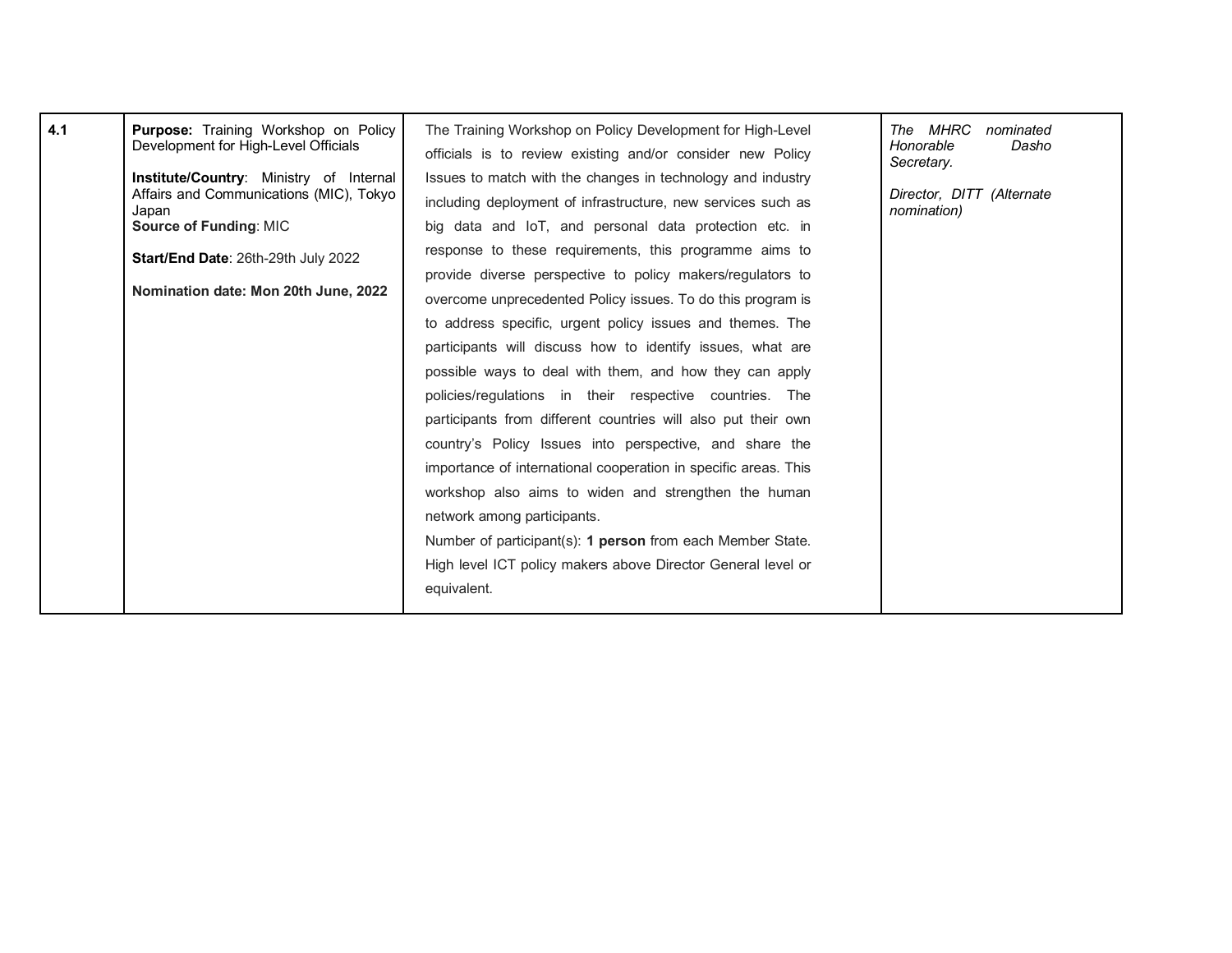| 4.2 | Purpose: eRaLIS User training                           | <b>Background</b>                                                   | Endorsed. |
|-----|---------------------------------------------------------|---------------------------------------------------------------------|-----------|
|     | Institute/Country: Thimphu                              | RSTA in collaboration with the ICT Division, MoIC, initiated the    |           |
|     | Source of Funding: In-country training                  | upgradation of the electronic Registration and Licensing            |           |
|     | budget                                                  | information system from JAVA 6 to microservice architect            |           |
|     | Start/End Date: June 15-17, 2022.                       | starting January 2022 and will come into force by July, 2022.       |           |
|     |                                                         | Since the new eRaLIS have completely new features and               |           |
|     | <b>Nominations:</b>                                     | procedures, the RSTA officials dealing with the public service      |           |
|     | 1. Tashi Gyeltshen, ATO, RSD<br>2. Ugyen Dorji, TO, TMD | delivery and eRaLIS will be trained. The training will be provided  |           |
|     | 3. Pema Lhamo, TO, TDD                                  | in the form of ToT to a few selected officials so that the training |           |
|     | 4. Tashi Penjor, Sr.MVI, Thimphu<br>Region              | could be imparted to other officials. The training will be provided |           |
|     | 5. Dechen Wangmo, Sr. MVI,                              | by the ICTD in collaboration with the consultant who developed      |           |
|     | Thimphu Region<br>6. Sonam Zangmo, ARTO, Thimphu        | the new eRaLIS.                                                     |           |
|     | Region                                                  |                                                                     |           |
|     | 7. Pema Wangdi, ATO, Paro Base.                         | <b>Note:</b> The nominations submitted have the endorsement of the  |           |
|     | 8. Karma Leki, Sr. MVI, Wangdue<br>Base                 | 39th MCM held on 7 June, 2022.                                      |           |
|     | 9. Ugyen Norzin Wangmo, RLO,                            |                                                                     |           |
|     | <b>Pling Base</b><br>10. Norbu Zangmo, Sr. MVI, Pling   |                                                                     |           |
|     | Region                                                  |                                                                     |           |
|     | 11. Yeshi Norbu, Sr. MVI, Pling<br>Region               |                                                                     |           |
|     | 12. Tshering Dendup, ATO, Tsirang                       |                                                                     |           |
|     | Base<br>13. Tashi Chogyel, Sr. MVI, Gelephu             |                                                                     |           |
|     | Base                                                    |                                                                     |           |
|     | 14. Yangzom, Sr.MVI, Bumthang<br>Base                   |                                                                     |           |
|     | 15. Namzang Dema, ARLO, S/J                             |                                                                     |           |
|     | Base                                                    |                                                                     |           |
|     | 16. Ugyen Wangchuk,<br>Sr. MVI,<br>Pema Gatshel Base    |                                                                     |           |
|     | 17. Phurba Dorji, MVI, S/J Region                       |                                                                     |           |
|     | 18. Lhendup Dorji, Sr. RTO, Mongar<br>Region            |                                                                     |           |
|     | 19. Tashi Phuntsho, MVI, Mongar<br>RO.                  |                                                                     |           |
|     | Sr. MVI,<br>20. Passang Norbu,                          |                                                                     |           |
|     | Lhuntse Base.                                           |                                                                     |           |
|     | 21. Tashi Pelga, ARTO, Gelephu<br>Region                |                                                                     |           |
|     |                                                         |                                                                     |           |
|     | HRD sought online approval on dated                     |                                                                     |           |
|     | 13th June 2022.                                         |                                                                     |           |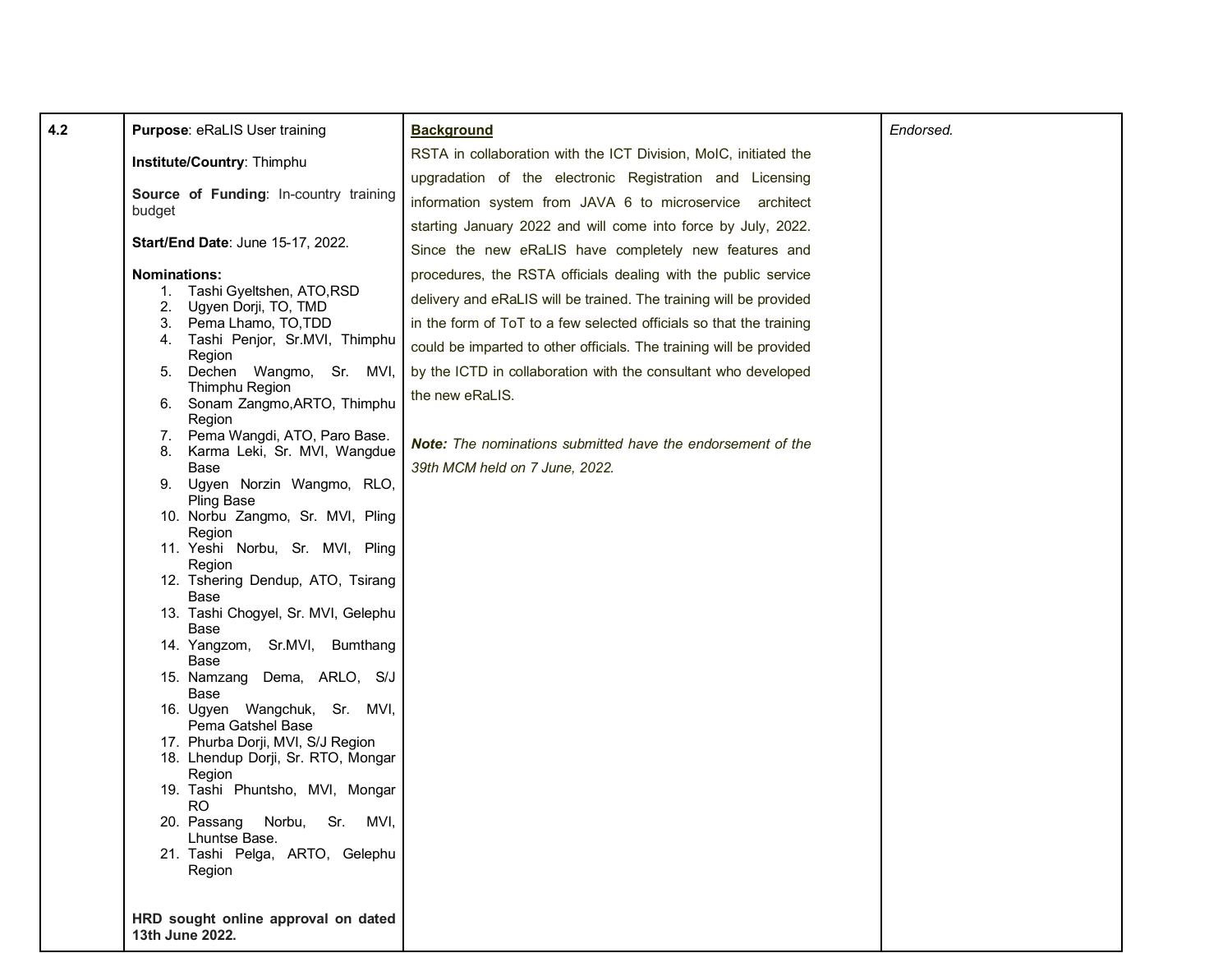| 4.3 | <b>Purpose:</b> Policy Making of<br>Space<br>Technology Utilisation for SDGs.<br>Institute/Country: JICA Tokyo Center.<br>Mode: Virtual<br>Source of Funding: NA since its virtual<br>Start/End Date: Sept 27 to Oct 14, 2022.<br>Date of Nomination: June 28, 2022. | <b>Background</b><br>This program is designed for the responsible person or the<br>person in charge in the ministries, agencies and/or related<br>organizations who is engaged in the making of policies, space<br>technology development and satellite data utilization.<br><b>Objectives</b><br>To obtain the knowledge and skills on the legal frameworks and<br>industrial development policies by referring to the leading case<br>studies in Japan, especially for the achievement of SDGs.<br>And also the space technology development and the utilization<br>of satellite data are covered in this program. | MHRC directed HRD to<br>forward the invitation to<br><b>PPD</b><br><b>DITT</b><br>and<br>for<br>nomination. |
|-----|----------------------------------------------------------------------------------------------------------------------------------------------------------------------------------------------------------------------------------------------------------------------|----------------------------------------------------------------------------------------------------------------------------------------------------------------------------------------------------------------------------------------------------------------------------------------------------------------------------------------------------------------------------------------------------------------------------------------------------------------------------------------------------------------------------------------------------------------------------------------------------------------------|-------------------------------------------------------------------------------------------------------------|
|-----|----------------------------------------------------------------------------------------------------------------------------------------------------------------------------------------------------------------------------------------------------------------------|----------------------------------------------------------------------------------------------------------------------------------------------------------------------------------------------------------------------------------------------------------------------------------------------------------------------------------------------------------------------------------------------------------------------------------------------------------------------------------------------------------------------------------------------------------------------------------------------------------------------|-------------------------------------------------------------------------------------------------------------|